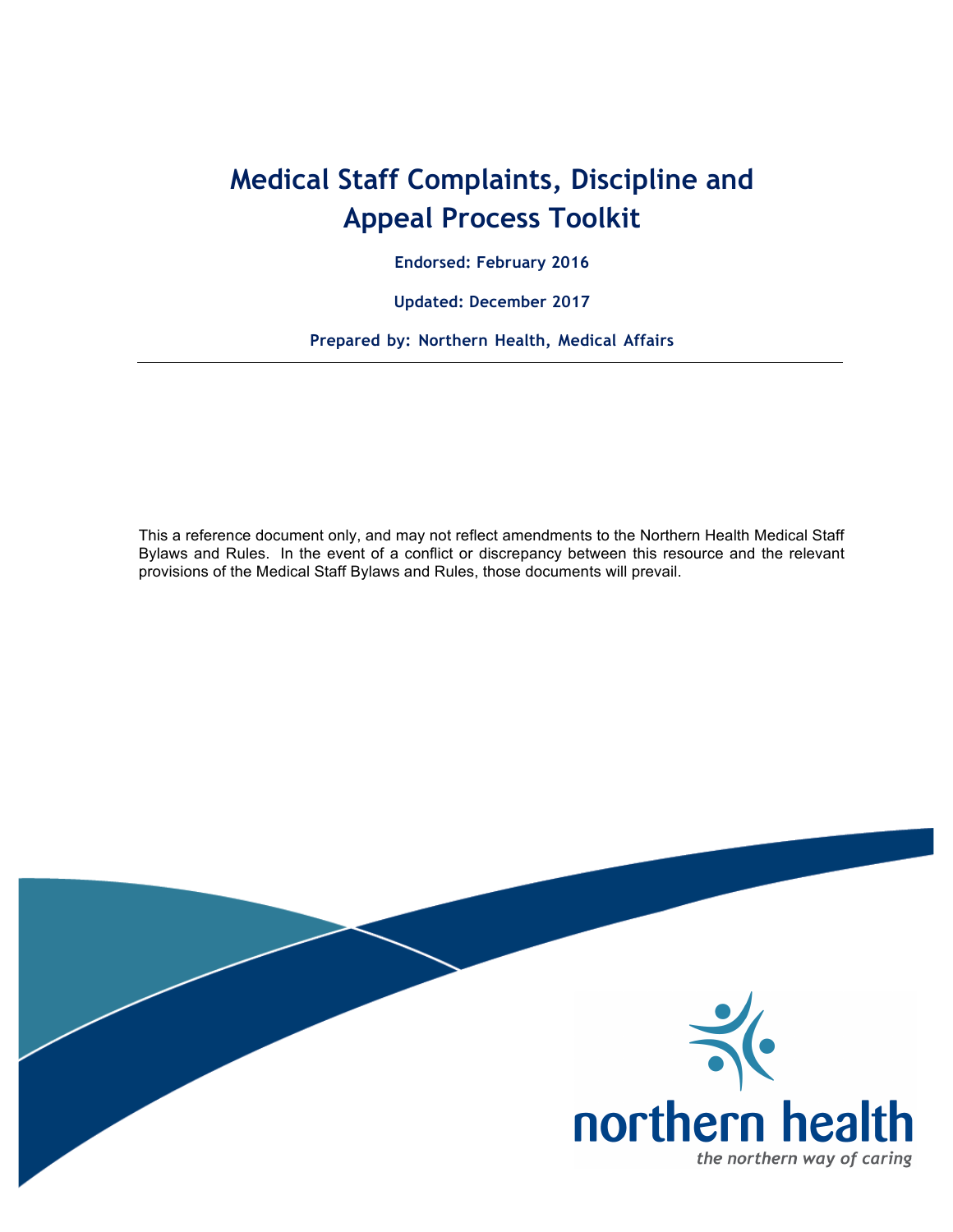## **Diagram 1: NH Medical Staff Complaints Process**

<span id="page-1-0"></span>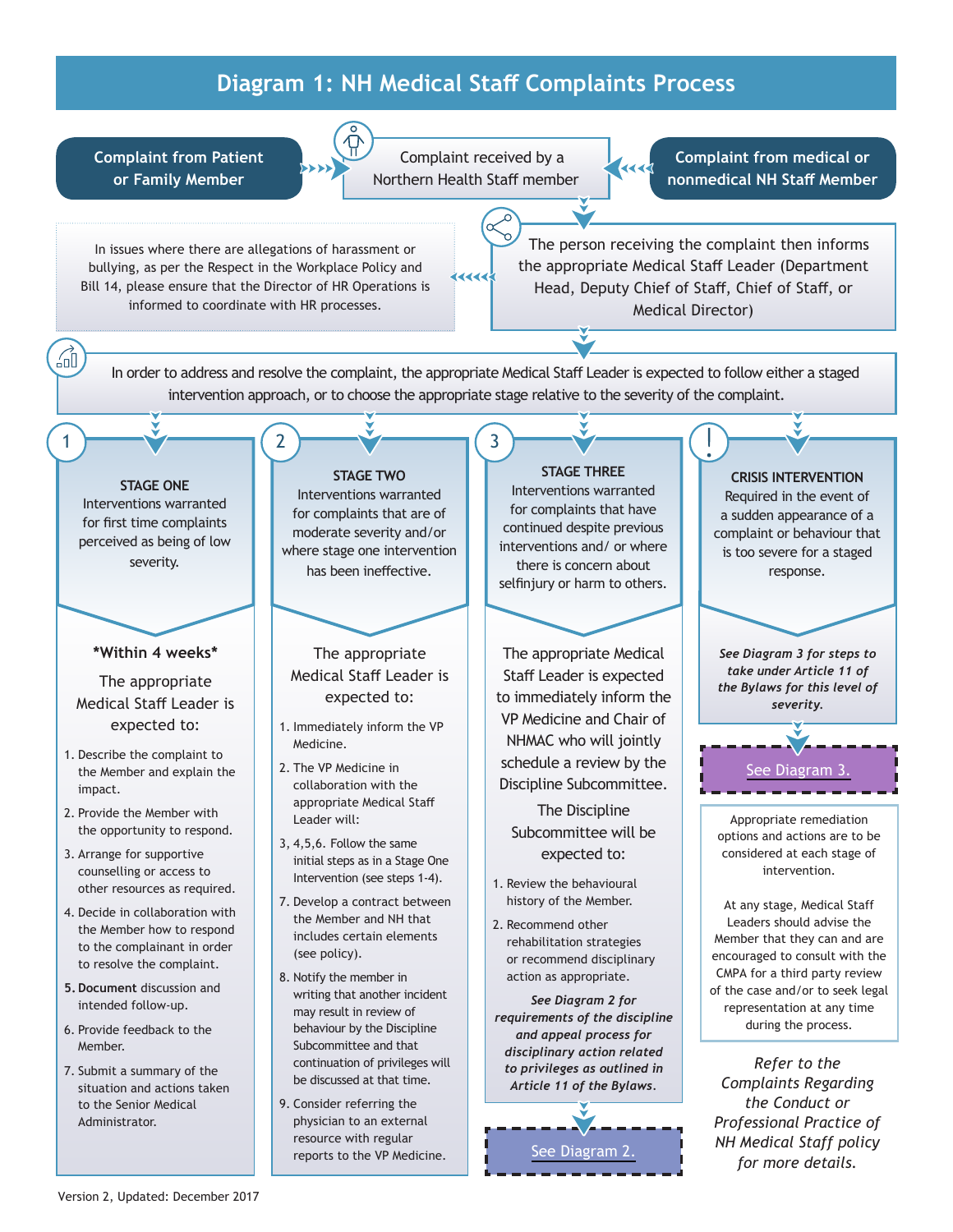## **Diagram 2:** General Northern Health Medical Staff Discipline Process

<span id="page-2-0"></span>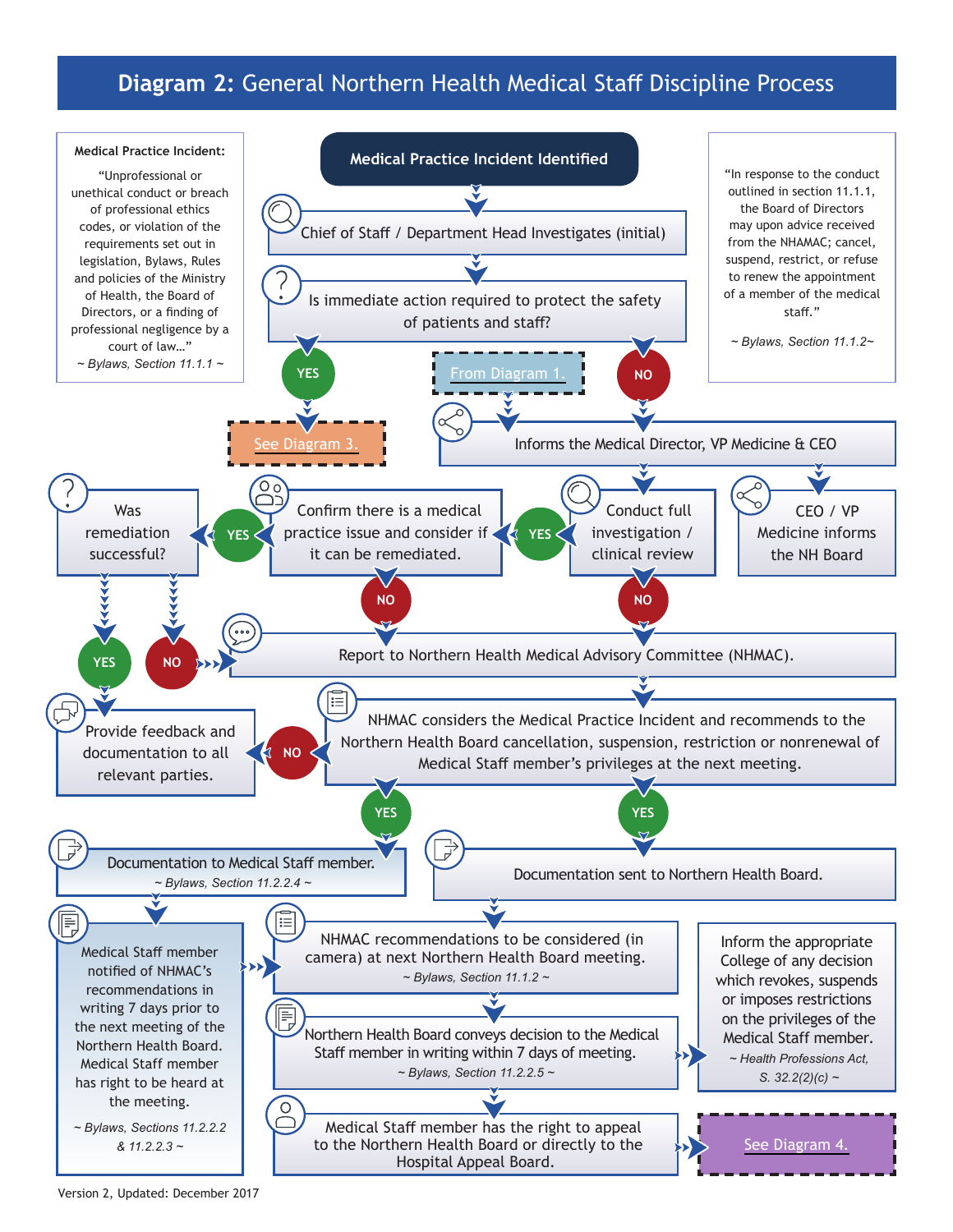## **Diagram 3: Northern Health Medical Staff Summary Suspension/ Restriction OR Automatic Suspension Process**

<span id="page-3-0"></span>